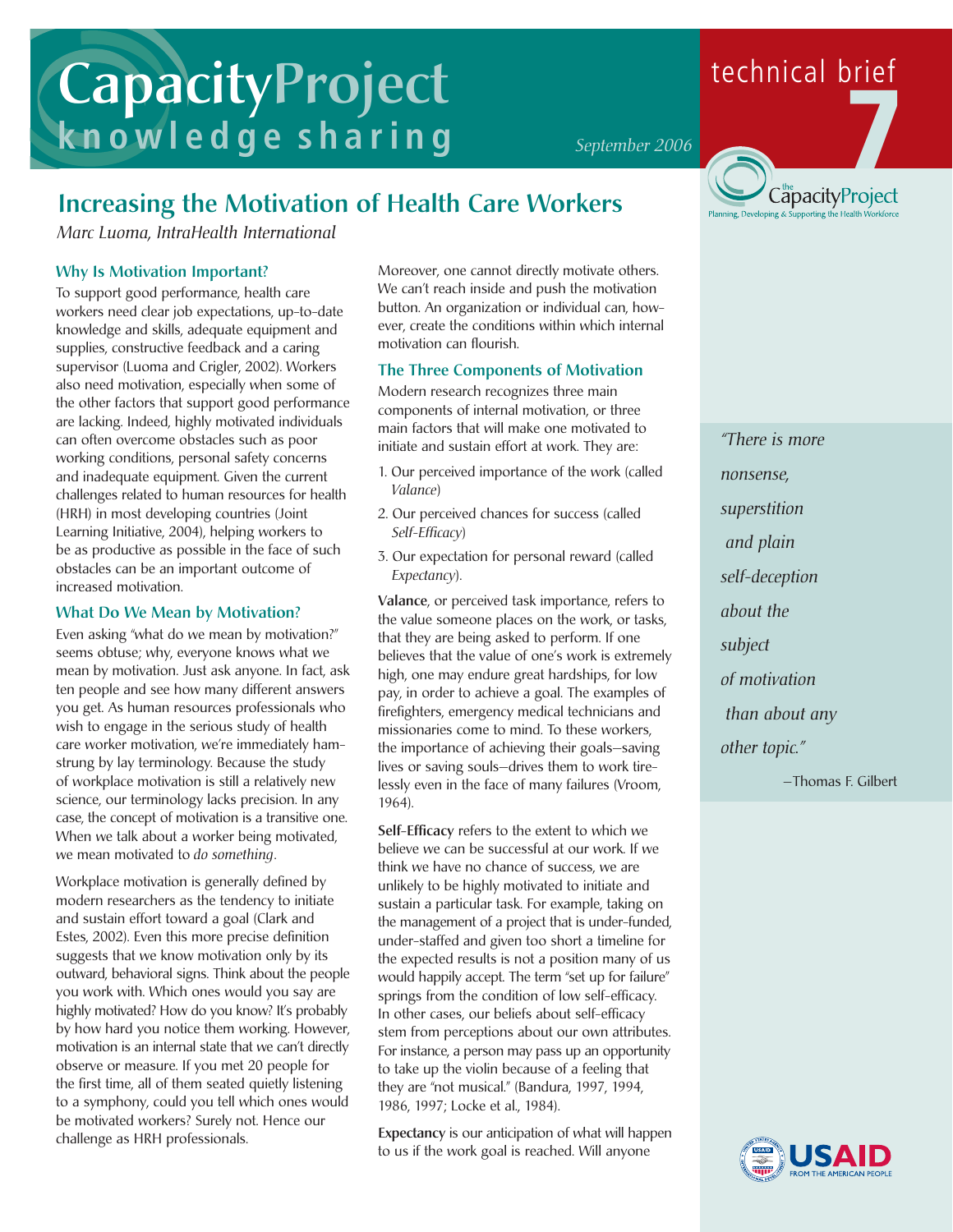notice? Will anyone care? Will we be rewarded? In all cases, work tasks involve some effort on the part of workers. Workers expect something in return. Motivation is likely to suffer when workers think that nobody will notice their hard efforts or when they see workers whose productivity is low receiving rewards equal to those who try harder. (Vroom, 1964; Lawler, 1990, 1971)

**The interaction of the three motivation factors:** As Harold Stolovich noted during his presentation at USAID's Performance Improvement Day workshop in 1999, a very high value of one motivation factor can offset the absence or weakness of other factors. In most cases, however, these factors interact and play off one another. If any of them is completely absent, employees will usually be unmotivated to initiate effort toward a goal. For example, let's consider a group of clinic nurses who are asked, in addition to their regular duties, to take on voluntary counseling and testing (VCT) for HIV. As nurses, surely their perceived importance of VCT is high. After training they may also believe their chances to excel at VCT are strong. But, as in many cases where such additional tasks are added, the nurses receive no increase in salary, no additional benefits and are not even recognized for the extra work. Indeed, their reward is simply harder work and longer hours. How motivated might we expect the nurses to be to perform well in VCT?

| <b>Management Action   Internal State</b> |                         | <b>Workplace Result</b>     |
|-------------------------------------------|-------------------------|-----------------------------|
| <b>Incentives</b>                         | <b>Motivation</b>       | <b>Improved Performance</b> |
| <b>Workplace Climate</b>                  | <b>Job Satisfaction</b> | Retention                   |

#### **Motivation and Job Satisfaction**

It is very important to understand that there is a difference between motivation to perform well and job satisfaction. Indeed, a well-developed body of literature shows that the correlation between job satisfaction and performance is inconsistent (Lawler, 1971; Lopez, 1982). In her article *On the Dubious Wisdom of Expecting Job Satisfaction to Correlate with Performance*, Cynthia Fisher (1980) concludes that job satisfaction is controlled by overall workplace climate, while improved performance is predicated more by "job facets that seem to be related to the particular situation."

If we care about keeping health care workers in their posts, however, then we should care very much about job satisfaction: nothing correlates more highly with retention (Cangliosi, 1998; Irvine and Evans, 1995). With large portions of the public health workforce in developing countries leaving for the greener pastures of private-sector

work, emigrating to higher-paying countries or exiting from the health care field entirely, retention is rightly receiving much attention as a primary front in the battle to maintain and increase provider-to-patient ratios. Some recent studies on applying pay and other direct incentives toward improving retention have produced mixed results (Perry, 2006). The best methods for improving workplace climate, job satisfaction and thereby retention are not yet well known. It is clear, however, that motivation to improve performance and the tendency to stay in a job are controlled by different mechanisms.

#### **The Evidence about Motivating Workers**

According to Richard Clark's presentation at the International Society for Performance Improvement's annual conference in 2000, we can have some effect on workers' perceived importance of a task and their self-efficacy, principally through education and verbal persuasion. For example:

**To increase perceived importance of the task:** We can communicate what we know about the impact of the work and how clients, the community or society at-large will benefit. For instance, we might point out that implementing VCT in the health worker's community will have the effect of saving more than 100 lives over the next year.

**To enhance self-efficacy:** To increase a worker's belief that they can succeed at a task, we can point out where they have been successful at similar tasks or show how people like them have been successful at the task in question. For example, to persuade a nurse about her likelihood of success at VCT we might point out that she has been very successful at family planning counseling and that there are similarities between family planning counseling and VCT.

In both of these examples, improved motivation depends heavily on the persuasiveness of the arguments, or the worker's history with similar efforts at persuasion in the past.

**To increase expectancy of reward:** Of the three main motivational factors, expectancy is by far the easiest to impact. In numerous studies, incentive systems have been shown to improve and sustain performance. The kinds of rewards offered via incentive systems can be tangible or intangible. Examples of tangible rewards include money, prizes, increased benefits such as time off and additional training. Intangible rewards include formal recognition systems and praise from supervisors, peers and clients.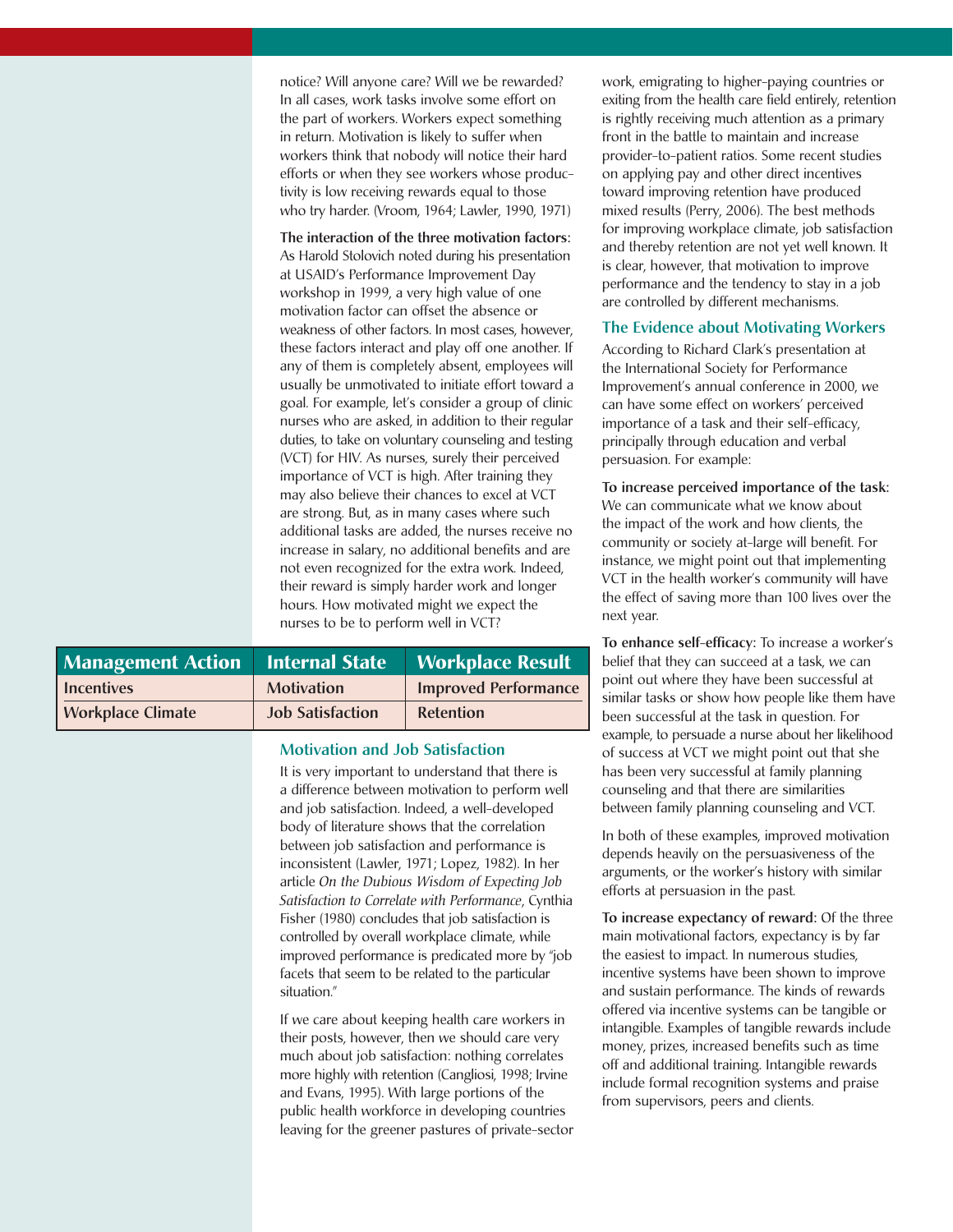Data show that in order to be most effective, incentive systems should be applied:

- Openly and transparently: each worker should understand the performance required for any kind of reward
- $\blacksquare$  Fairly and consistently: the rules should apply to all workers without favoritism
- Contingent on reaching a well-understood work goal (Clark and Estes, 2002).

Applying incentives fairly, transparently and consistently depends on our ability to measure what we're rewarding. In industrial settings, measuring performance and productivity is often straightforward: we can count the number of items produced. In health care, especially in developing countries, figuring out what to measure and how to measure it can be the hardest part of designing incentives. General productivity measures have been used as well as more specific performance measures. Examples of general productivity measures include hours worked, patients seen per day, cases treated and immunizations delivered (Mahoney, 2005). More specific performance measures depend on each particular situation. Some examples include adhering to clinical counseling guidelines, ensuring supply stocks, making supervision rounds and promoting condoms (Fort, 2002).

Incentives can be applied to individuals or teams with equal ease and effectiveness (Clark and Estes, 2002; Nordstrom et al., 1990; Luoma, 2005). However, incentives can sometimes affect performance in unexpected or unwanted ways. When teamwork is crucial for success, it might be counter-productive to apply individual incentives (Crowell and Anderson, 1982); doing so might cause unwanted competition among team members that would adversely affect team performance. If strong incentives are applied for providers to simply increase the number of patients they see in a day, clinical quality may suffer. When rewards are offered for completing clinical reports on time, providers may neglect seeing clients in order to finish their reports.

#### **What Works in Developing Countries?**

While the volume of research concerning workplace motivation is vast, there have been very few carefully controlled or rigorously researched studies on motivating health care workers in developing countries. Researchers have often resorted to prospective surveys that ask workers what might motivate them to better performance (Bennett et al., 2000). Not surprisingly, in their responses to such surveys workers typically say that higher salary, additional staff and more

pleasant working conditions would improve their performance. However, we know from research in developed countries that these factors do not necessarily correlate with improved worker motivation and performance. The findings from studies in developing countries include the following:

- $\blacksquare$  In Haiti, a program has provided rewards to organizations that meet or exceed health outcome targets. In many of the organizations, the rewards "trickled down" to individual workers in the form of bonuses or recognition (Eichler et al., 2001).
- $\blacksquare$  A survey of reward systems in developing countries (Mendonca and Kanungo, 1994) suggests that they be group-based rather than targeted at individuals, and that recognition should emphasize positive effects on the community.
- In Kyrgyzstan, public posting of performance data paired with supervisory recognition improved provider performance in counseling on sexually transmitted infections (Luoma, 2005).

#### **Conclusion**

While much further study is needed on motivation for health care workers in developing countries, some points are clear from the available evidence:

- $\blacksquare$  Motivation is an internal state, consisting of three components: perceived task importance, self-efficacy and expectancy of personal reward.
- $\blacksquare$  Enhanced motivation leads to improved performance, while increased job satisfaction leads to reduced turnover (greater retention).
- $\blacksquare$  While motivation is an internal state, it is possible to influence it with external changes in the workplace.
- $\blacksquare$  Of the available methods of improving motivation, incentive systems are the most reliable.
- $\blacksquare$  In order to be effective, incentive systems should be open and transparent, fair and consistent and applied contingent on reaching a goal.
- $\blacksquare$  There are low-cost methods of providing incentives, such as recognition systems, reallocation of existing budgets and posting of performance data.

As we apply what we know about motivation in developing country settings, we may well find a "unified description of the basic nature of motivation and its impact on human functioning and competence" (Ford, 1992).